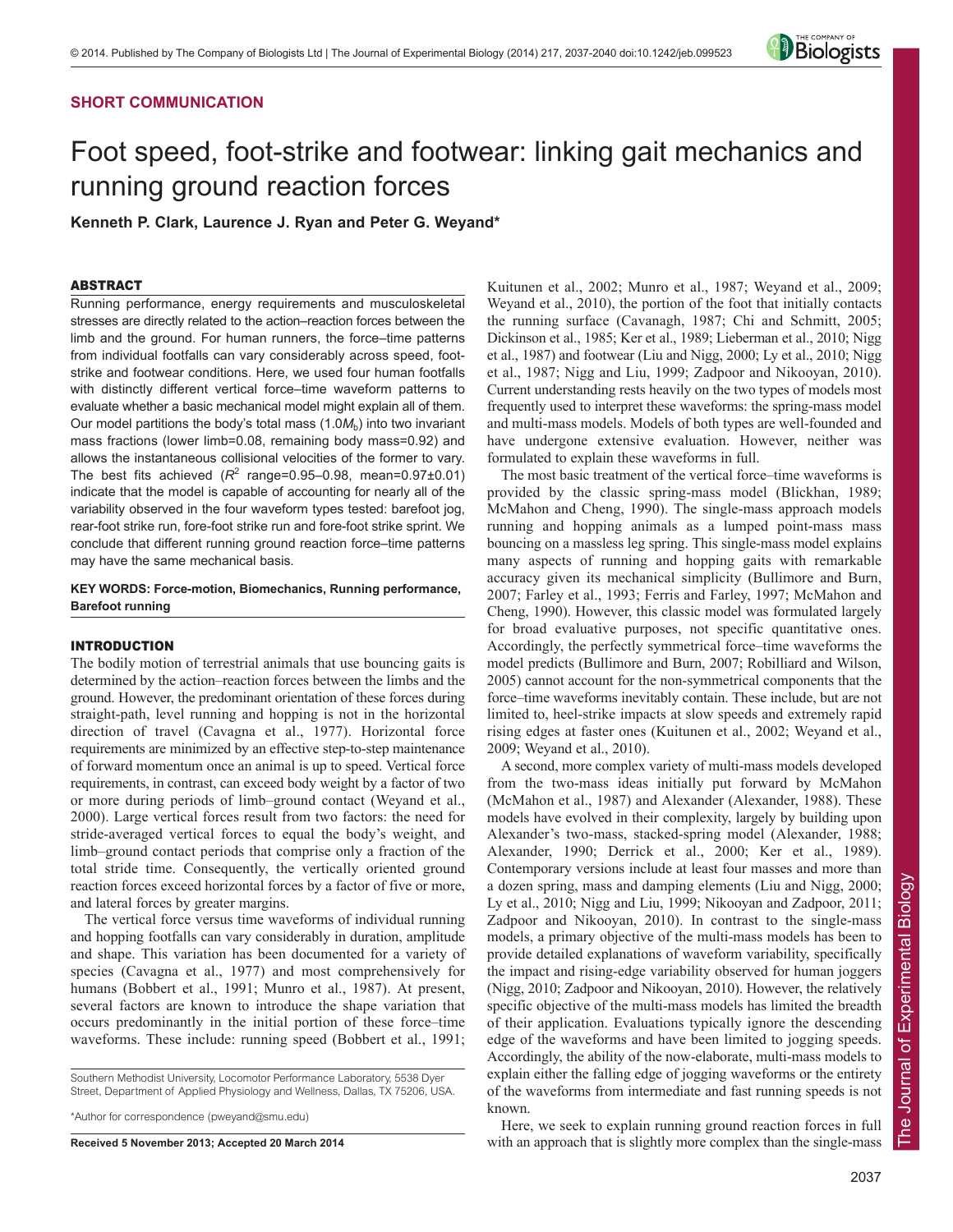models, but considerably simpler than current multi-mass models. For this purpose, we formulated a two-mass model that theorizes that running vertical force–time waveforms consist of two components, each corresponding to the motion of a discrete portion of the body's mass. A smaller component (*m*1) corresponds to the impact of the lower limb with the running surface while a larger component  $(m_2)$  corresponds to the accelerations of the remainder of the body's mass (Fig. 1A). We hypothesize that our two-mass



**Fig. 1. Modeled versus actual vertical ground reaction force waveforms from four different running footfalls.** (A,B) Barefoot, fore-foot strike at 3.5 m s<sup>-1</sup>; (C,D) shod, rear-foot strike at 5.0 m s<sup>-1</sup>; (E,F) shod, fore-foot strike at 5.0 m s<sup>-1</sup>; (G,H) shod, fore-foot strike at 10.5 m s<sup>-1</sup>. A, C, E and G illustrate the two-mass model (solid blue line) compared with the digitized waveforms (dashed black line). B, D, F and H illustrate the contributions of the first impulse  $(J_1, \text{dotted red line})$  and second impulse  $(J_2, \text{dashed green line})$  to the total predicted by the model (solid blue line). Modeled versus digitized waveform  $R^2$  values are provided in the figure; root mean square error values were 0.15, 0.16, 0.15 and 0.35 $W<sub>b</sub>$  for waveforms 1–4, respectively. [Note: the model assumes that the force contributed by  $m_1$  after impulse  $J_1$  has ended is zero; original sources for waveforms 1–4 were: Lieberman et al. (Lieberman et al., 2010), their fig. 1c, step #1; Weyand et al. (Weyand et al., 2000), their fig. 1B, step #2; Weyand et al. (Weyand et al., 2010), their fig. 1A, step #1; Weyand et al. (Weyand et al., 2009), their fig. 1B, step #1 of the intact-limb runner.]

model can explain running ground reaction force–time waveforms in their entirety across different speed, foot-strike and footwear conditions.

## RESULTS AND DISCUSSION

In keeping with our hypothesis, our two-mass model was able to account for virtually all of the duration, amplitude and force–time pattern variability present in the vertical ground reaction force waveforms analyzed. Despite the large differences in waveform characteristics introduced by different speed, foot-strike and footwear conditions, our model accounted for an average of 97% of the individual force–time relationships (mean  $R^2$ =0.97 $\pm$ 0.01) and a minimum of 95% (Fig. 1). The accuracy of these fits across the heterogeneous waveforms tested suggests that two mechanical phenomena, acting in parallel, are sufficient to explain running ground reaction forces: (1) the collision of the lower limb with the running surface, and (2) the motion of the remainder of the body's mass throughout the stance phase.

The accuracy of the fits achieved using a model with only two mass components and with mass component values held constant across conditions differs from prevailing paradigms in several respects. First, while the sequential additions of third, fourth and fifth mass components to multi-mass models over the last two decades (Liu and Nigg, 2000; Ly et al., 2010; Nigg and Liu, 1999; Nikooyan and Zadpoor, 2011; Zadpoor and Nikooyan, 2010) may describe physical and mechanical reality as theorized (Nigg, 2010; Zadpoor and Nikooyan, 2010), these additional masses may also be unnecessary for waveform prediction. Second, the conclusion that the mass quantity decelerated upon foot–ground impact differs substantially for rear foot versus forefoot impacts (Lieberman et al., 2010; Nigg, 2010) should be reconsidered. The close fits we report here using a constant value of 8.0% of the body's mass across all foot-strike conditions indicates that a variable 'effective mass' may be unnecessary for accurate modeling and could be mechanically incorrect. For example, if we predict the sprint running waveform analyzed here (Fig. 1G,H) using the effective mass proportions suggested for a forefoot impact  $[m_1=1.7\%$  and  $m_2=98.3\%$  of total body mass *M*<sup>b</sup> (Lieberman et al., 2010)] with a speed-specific foot collisional velocity (Mann and Herman, 1985) (Table 1), the rising edge of the sprint waveform is substantially under-predicted and the overall goodness of fit is considerably reduced  $(R<sup>2</sup>=0.95$  to 0.82; see supplementary material Fig. S1). Third, the model's general features and simplifying assumptions permit impulse  $J_1$  and  $J_2$  durations and forces to be independent. In contrast, the dual 'stacked spring-mass' model-type (Alexander, 1990; Derrick et al., 2000; Ker et al., 1989) that Alexander originally introduced (Alexander, 1988) uses a serial, coupled configuration that may be incapable of predicting the brief simultaneous impulses responsible for the characteristic pattern of sprint running waveforms.

Indeed, the model's design was essential for achieving close fits to waveforms with variable rising edges, smooth falling edges and significantly different durations. Given the fixed-mass value of our lower-limb mass component, the close fits to the variable rising edges were achieved predominantly via the two model inputs (Table 1) responsible for the shape of collisional impulse  $J_1$ (Fig. 1). Values for the first of the two, the vertical velocity of the lower limb at touchdown, are well-supported by the waveformspecific literature values available. Values for the second, the deceleration time of the lower limb upon touchdown, are wellsupported by the detailed analysis of Nigg et al. (Nigg et al., 1987) for waveform 2, but are lacking for the other three. Fits along the smoother falling edges depend directly upon impulse *J*<sup>2</sup> because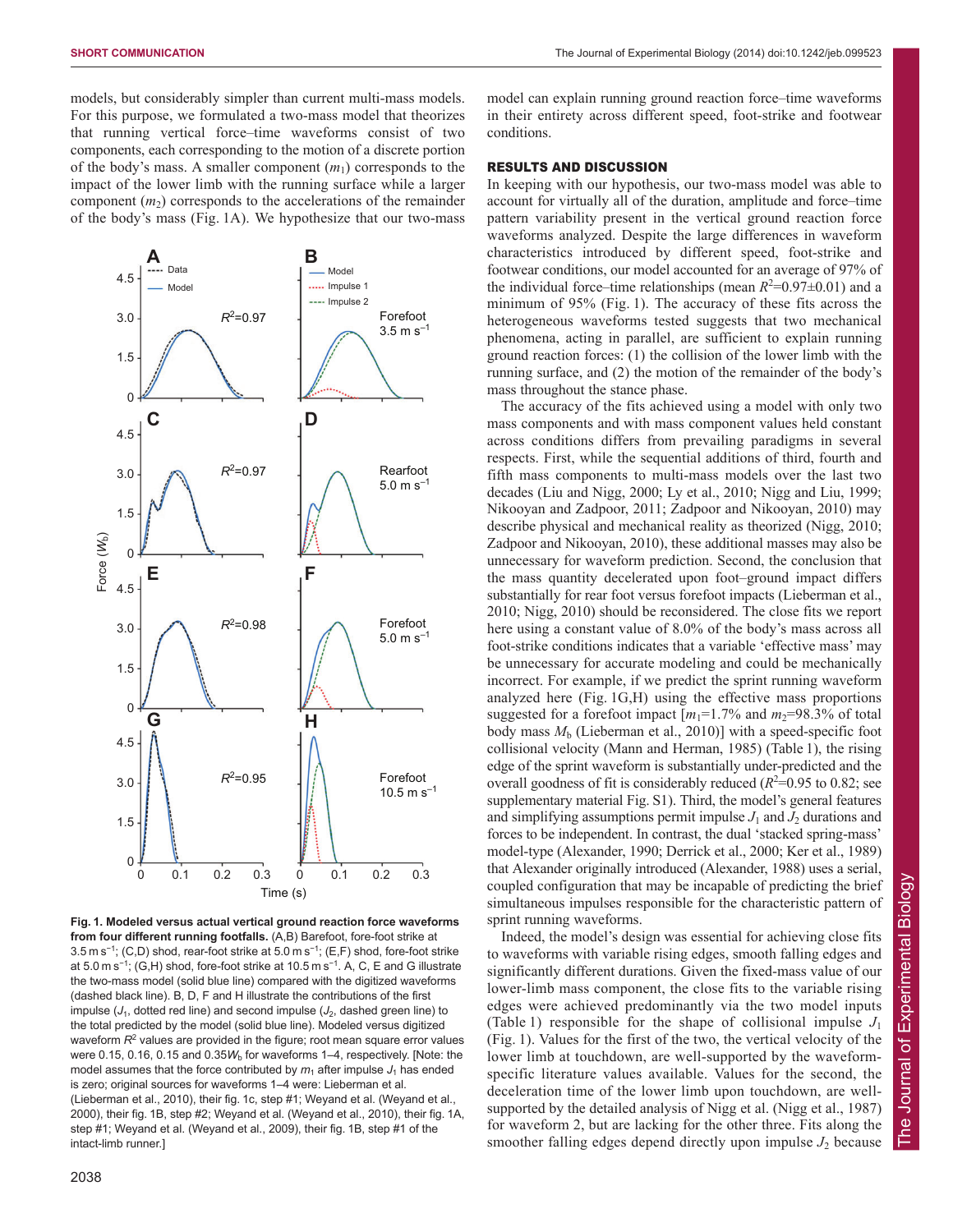## **Table 1. Waveform information**

| Waveform | Reference              | Fig. 1<br>panels | Speed<br>$(m s-1)$ | Foot-strike | Shod<br>condition | Mass<br>(kg) | $t_c$ (s) | $t_{\rm a}$ (s) | $\Delta t_1$ (s) | $V_{zlimh}$ at touchdown<br>$(m s^{-1})$ |           |
|----------|------------------------|------------------|--------------------|-------------|-------------------|--------------|-----------|-----------------|------------------|------------------------------------------|-----------|
|          |                        |                  |                    |             |                   |              |           |                 |                  | Model                                    | Published |
|          | Lieberman et al., 2010 | A, B             | 3.5                | Fore-foot   | Barefoot          | 70.00        | 0.251     | 0.087           | 0.070            | $-0.80$                                  | $-0.80a$  |
| 2        | Weyand et al., 2000    | C, D             | 5.0                | Rear foot   | Shod              | 72.06        | 0.181     | 0.136           | 0.025            | $-1.70$                                  | $-1.60b$  |
| 3        | Weyand et al., 2010    | E, F             | 5.0                | Fore-foot   | Shod              | 69.21        | 0.182     | 0.152           | 0.040            | $-1.70$                                  | $-1.60b$  |
| 4        | Weyand et al., 2009    | G, H             | 10.5               | Fore-foot   | Shod              | 69.21        | 0.091     | 0.136           | 0.025            | $-3.10$                                  | $-3.00c$  |

*t*c, contact time; *t*a, aerial time; Δ*t*1, time interval between touchdown and vertical velocity of component *m*<sup>1</sup> slowing to zero; *v*zlimb, vertical velocity of lower limb. <sup>a</sup>Data from Nigg et al. (Nigg et al., 1987), table 1 in their appendix; listed value is −0.80 m s<sup>−1</sup> at running speed of 3.0 m s<sup>−1</sup>. <sup>b</sup>Data from Nigg et al. (Nigg et al., 1987), table 1 in their appendix.

c Data derived from Mann and Herman (Mann and Herman, 1985); listed value is a horizontal foot velocity of −7.93 m s<sup>−</sup><sup>1</sup> at a running speed of 10.21 m s<sup>−</sup><sup>1</sup> .

of the early conclusion of the  $J_1$  collisional event. Given a known physical basis for determining total impulse  $J_T$  from contact and step times (Eqn 1; see Materials and methods), correctly quantifying impulse  $J_2$  depends solely on the quantity subtracted for impulse  $J_1$  (Eqn 2). While empirical validation clearly remains for several elements of our model, the fits achieved using anatomical mass inputs, realistic lower-limb velocities, and one mechanical explanation across conditions raise the possibility that the running force–motion relationship may be more general than previously recognized.

An additional factor in the accuracy of the fits we report was undoubtedly the model evaluation method adopted. The method chosen allowed us to assess a greater variety of waveforms than would have been possible via direct experimentation, but also involved two potential limitations. First, because the model fits were generated by varying the inputs, the goodness-of-fit values obtained should be regarded as the upper performance limits of the model. Second, the digitizing process enabling our approach might have transformed the literature waveforms into more model-conducive shapes. We were able to evaluate this second possibility empirically by applying the inputs used to fit two of the digitized waveforms (3 and 4) to the original waveform data. This process yielded fits that were the same or slightly greater for the original (respective *R*<sup>2</sup> values of 0.98 and 0.96) versus digitized versions because the original waveforms were so closely reproduced by digitizing (see supplementary material Tables S1–S4).

We close by providing respective, illustrative examples of the basic and applied advances made possible by the concise physical basis of our two-mass model. One basic insight provided by the framework of the model is the identification of a mechanical strategy that runners can adopt to achieve faster speeds. By simply increasing the lower limb's velocity prior to touchdown, and reducing deceleration time during impact, runners can elevate the collisional impulse  $(J_1)$  and total ground reaction forces as needed to attain faster speeds (Weyand et al., 2000; Weyand et al., 2009; Weyand et al., 2010). Both the existing literature data (Table 1) and our modeling results (Fig. 1) are consistent with this being a primary mechanism by which faster human runners do, in fact, attain faster sprint running speeds.

In application, the conciseness of the model could translate into practical techniques for determining ground reaction forces indirectly. At present, the lone indirect assessment method available (Bobbert et al., 1991) is scientifically rigorous, but impractical for broad usage. The existing technique involves the instantaneous summation of the accelerations of seven body segments based on high-frequency positional data from 10 bodily locations. In contrast, the scientific basis of our two-mass model (Eqns 1–6) reduces the data needed for indirect force determinations to three basic variables: aerial time, contact time and the vertical velocity of the lower limb. Thus, our model may allow video and other motion capture techniques to become practical tools for determining vertical ground reaction forces without direct measurement.

## MATERIALS AND METHODS

## Model formulation

Because the net vertical displacement of the body over time during steadyspeed, level running is zero, the time-averaged vertical ground reaction force must equal the body's weight. Thus, the total stance-averaged vertical force  $F_{\text{Tavg}}$  can be determined if foot–ground contact time  $t_c$  and aerial time  $t_a$  are known:

$$
F_{\text{Tavg}} = mg \frac{t_{\text{step}}}{t_{\text{c}}},\tag{1}
$$

where  $t_{step}$  is step time ( $t_{step}=t_c+t_a$ ), *m* is body mass and *g* is gravitational acceleration  $(9.8 \text{ m s}^{-2})$ .

The ground reaction force waveform represents the instantaneous acceleration of the body's mass. Accordingly, the waveform can be conceptualized as the sum of the instantaneous accelerations of different segments that make up the body's total mass (Bobbert et al., 1991). In our model (Fig. 1), impulse  $J_1$  results from the acceleration of the lower limb during surface impact, and *J2* corresponds to the acceleration of the remainder of the body's mass. The total impulse  $J_T$ , is the sum of  $J_1$  and  $J_2$ :

$$
J_{\rm T} = J_1 + J_2 = F_{\rm Taylor}t_{\rm c} \,. \tag{2}
$$

Impulse mass  $m_1$  is the 8.0% of the body's total mass attributed to the lower limb, while impulse mass  $m_2$  is the remaining 92.0%. Impulse  $J_1$  is quantified from the deceleration of  $m_1$  during surface impact:

$$
J_1 = F_{\text{lavg}}(2\Delta t_1) = m_1 \left(\frac{\Delta v_1}{\Delta t_1} + \mathbf{g}\right) (2\Delta t_1), \tag{3}
$$

where  $\Delta t_1$  is the time interval between touchdown and vertical velocity of *m*<sub>1</sub> slowing to zero,  $\Delta v_1$  is the change in vertical velocity of *m*<sub>1</sub> during  $\Delta t_1$ , and  $F_{1\text{avg}}$  is the average force during the total time interval (2 $\Delta t_1$ ) of impulse *J*<sub>1</sub>. After the *J*<sub>1</sub> time interval, the model assumes  $F_{1\text{avg}}=0$ . *J*<sub>2</sub> is determined from  $J_1$  and total impulse  $J_T$  as:

$$
J_2 = J_T - J_1 = F_{2\text{avg}}t_c \,,\tag{4}
$$

where  $F_{2\text{avg}}$  is the average force of  $J_2$  during the interval  $t_c$ .

#### Modeled waveforms

The bell-shaped force curves  $F(t)$  for  $J_1$  and  $J_2$  are a result of non-linear elastic collisions (Cross, 1999) that can be accurately modeled using the raised cosine function:

$$
F(t) = \begin{cases} \frac{A}{2} \left[ 1 + \cos\left(\frac{t - B}{C}\pi\right) \right] & \text{for } B - C \le t \le B + C \\ 0 & \text{for } t < B - C \text{ and } t > B + C \end{cases}, \quad (5)
$$

where  $A$  is the peak amplitude,  $B$  is the center time of the peak and  $C$  is the half-width time interval. Because of the symmetrical properties of this